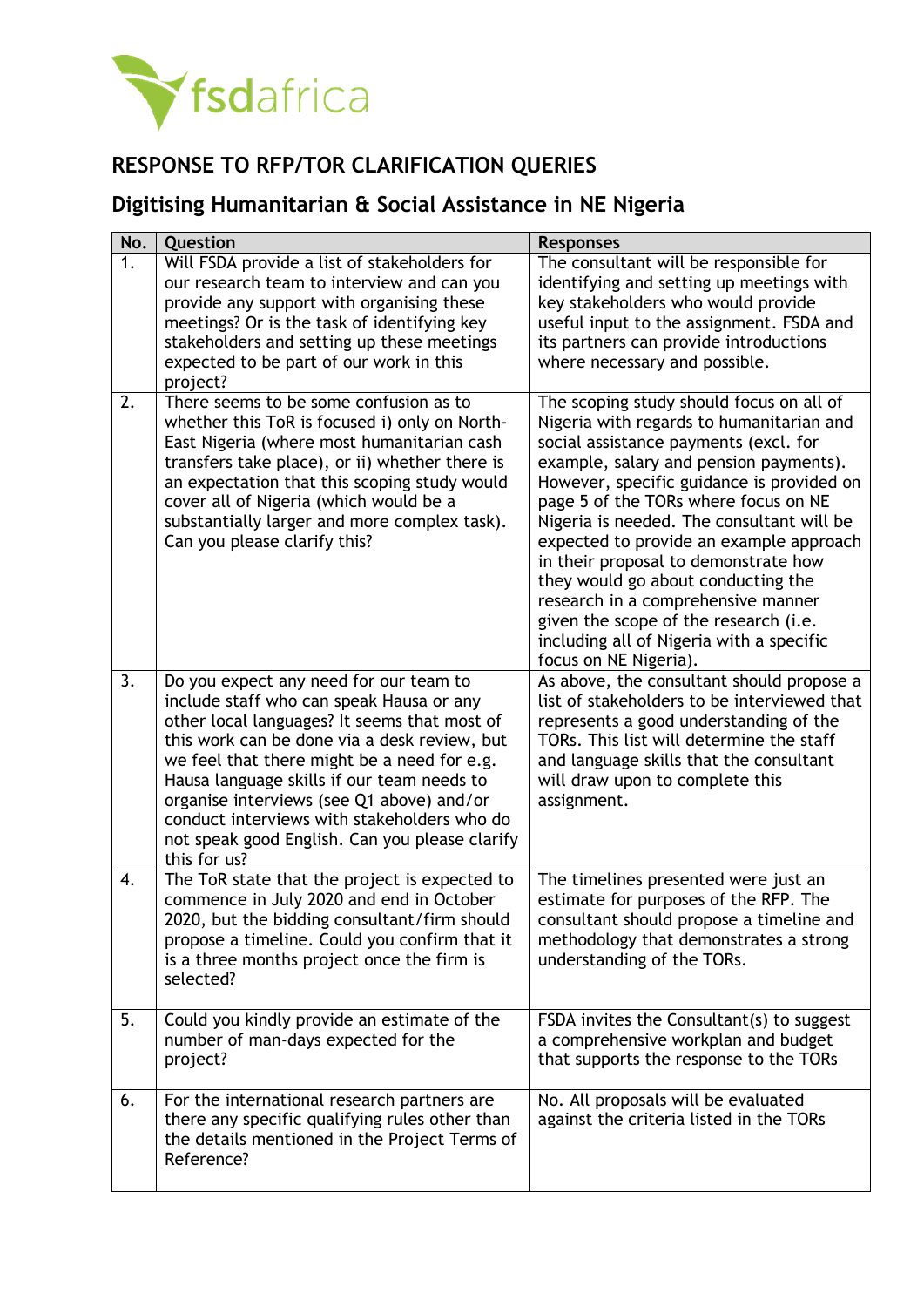

| 7.  | Is it fine for the research partner to do the<br>complete study from any of their global office<br>locations?                                                                                                                                                                                                                                                                                                                                                        | The Consultant is invited to respond to<br>the TORs in a manner that best reflects<br>value for money and in accordance with<br>their value proposition.                                                                                                                                                                                                                                                                                                                                            |
|-----|----------------------------------------------------------------------------------------------------------------------------------------------------------------------------------------------------------------------------------------------------------------------------------------------------------------------------------------------------------------------------------------------------------------------------------------------------------------------|-----------------------------------------------------------------------------------------------------------------------------------------------------------------------------------------------------------------------------------------------------------------------------------------------------------------------------------------------------------------------------------------------------------------------------------------------------------------------------------------------------|
| 8.  | Do international research partners mandatory<br>to have a local researcher/partner for this<br>project?                                                                                                                                                                                                                                                                                                                                                              | There is no mandatory requirement for<br>partnerships. FSDA invites the<br>Consultant(s) to suggest a solution they<br>deem appropriate based on their<br>understanding of the TORs.                                                                                                                                                                                                                                                                                                                |
| 9.  | If it is yes for point no $3$ , $-$ Is there any<br>specific Fulfillment criteria for that<br>researcher/partner other than the points<br>mentioned in the Project Terms of Reference?                                                                                                                                                                                                                                                                               | FSDA has no specific criteria for this. The<br>consultant should make their own<br>decision on which kind of partnerships<br>would best help them deliver on the<br>assignment.                                                                                                                                                                                                                                                                                                                     |
| 10. | In the COVID 19 situation, if travel to location<br>is not allowed, is it fine for the research<br>partner to do the stakeholder interview<br>through the secure digital applications?                                                                                                                                                                                                                                                                               | The consultant is invited to suggest an<br>appropriate method to conduct<br>stakeholder interviews that is in line with<br>their proposed methodology and budget                                                                                                                                                                                                                                                                                                                                    |
| 11. | The notice expresses a 10-page limit<br>excluding annexures. Are CV's viewed as<br>addendums that could be placed in the<br>annexures or are CV's part of the 10 pages?                                                                                                                                                                                                                                                                                              | CVs form part of the annexures and will<br>not be counted as part of the 10-page<br>limit.                                                                                                                                                                                                                                                                                                                                                                                                          |
| 12. | We note that the third task requires the<br>consultant to "Analyse feasibility of building<br>digital economies around humanitarian<br>transfers and government-to-person payments<br>in Nigeria". In this regard, it would be great<br>to get a view on your expectation of the<br>feasibility analysis, i.e. Is this a feasibility<br>study in the strict sense? We believe that<br>defining this parameter is crucial to not<br>misinterpret your intended focus. | This would not be a feasibility study in<br>the strictest sense, but a 'light touch'<br>feasibility concerning improving digital<br>payments access and use in Nigeria. As<br>outlined in point 3, page 4 of the ToR,<br>the consultant would be expected to<br>outline what parameters would need to<br>be considered to understand the points of<br>consideration outlined, as well as suggest<br>other parameters that would need to be<br>considered (e.g. regulatory landscape in<br>Nigeria). |
| 13. | Will you be able to provide introduction to<br>some key stakeholders, esp. at the<br>Government level?                                                                                                                                                                                                                                                                                                                                                               | Yes, one of the partners of this project -<br>EFInA- is based in Lagos and will be able<br>to make any necessary introductions to<br>government officials where possible.                                                                                                                                                                                                                                                                                                                           |
| 14. | Should the use cases focus on Nigeria or do<br>you want case studies from other emerging<br>countries (prioritizing SSA)?                                                                                                                                                                                                                                                                                                                                            | The focus of this assignment is Nigeria.<br>However, if there are case studies that<br>you think would be useful to the Nigerian<br>context and therefore appropriate, feel<br>free to include.                                                                                                                                                                                                                                                                                                     |
| 15. | "Roadmap should include timings, costs and<br>division of labour as part of this work (20%<br>payment)." Does this mean financial modeling<br>and a cost-based analysis?                                                                                                                                                                                                                                                                                             | A comprehensive financial model and CBA<br>is not required at this stage. The<br>consultant should provide an estimate of,<br>for example, implementation timelines,<br>suggested costs and division of labour<br>(where possible and appropriate) that is<br>based on evidence gathered from the<br>scoping study.                                                                                                                                                                                 |